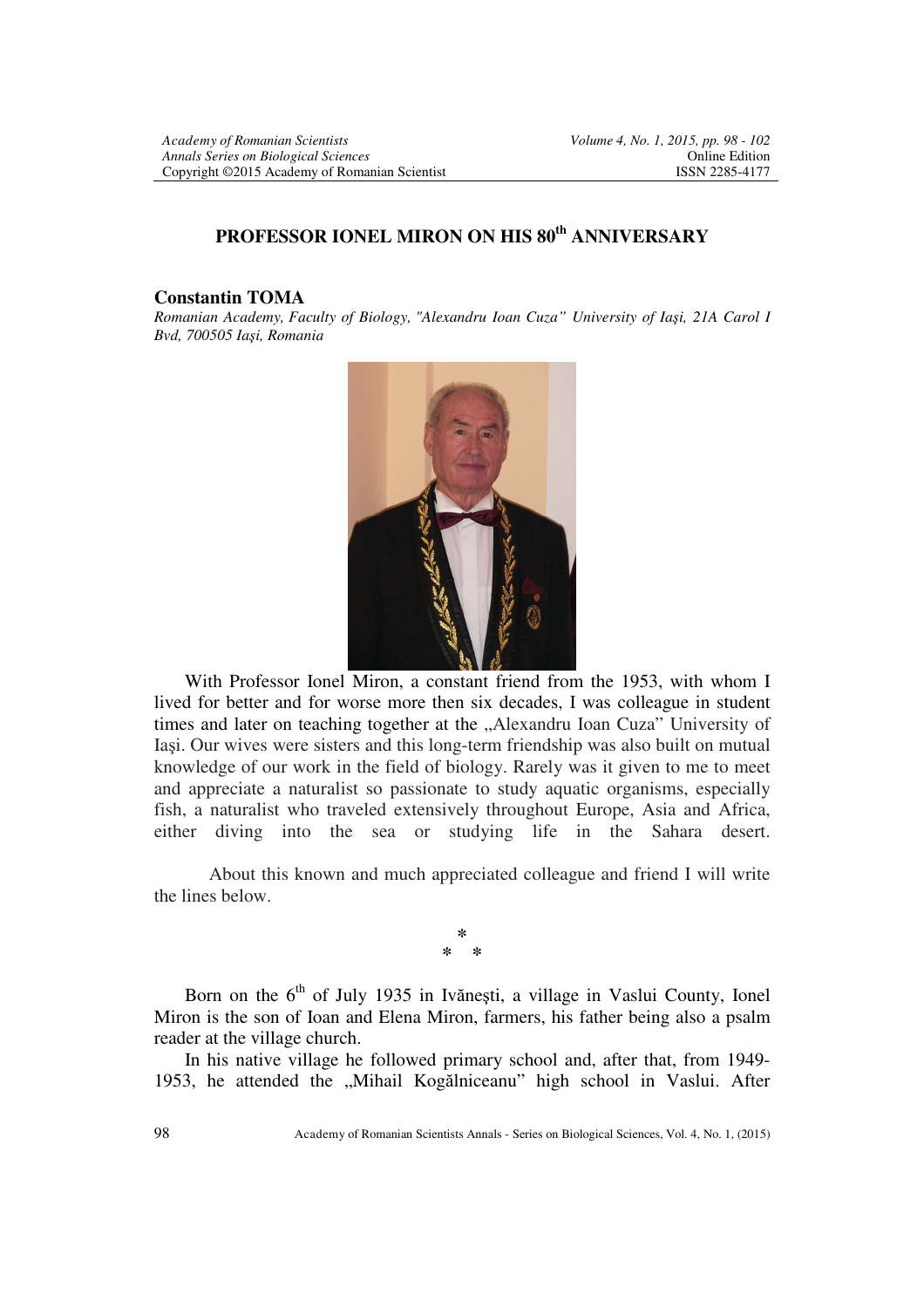successfully passing his baccalaureate, he became a student at the Faculty of Natural Sciences, Section of Natural Sciences-Chemistry, of the ...Alexandru Ioan Cuza" University, graduating with good results in 1957. In the same year, Ionel Miron becomes a teacher of biology at the school in his native village.

 In 1956, Professor dr. Petre Jitariu, the Dean of our faculty, founded the Biological, Geological and Geographical Research Station "Stejarul", from Pângărați-Neamț. Knowing this young researcher's interest and passion for scientific research and taking into account of his involvement in the student circle of Hydrobiology (co-ordinator Professor dr. Gheorghe Hasan) and after that, the circle of the Animal eco-physiology (co-ordinator Lecturer dr. Ştefan Agrigoroaie), Professor Jitariu invited Ionel Miron, in January 1958, to become scientific researcher at this new station, where Professor Jitariu spared no efforts to employ young graduates in the different sections created in the beginning of this Station.

 That is why, from 1958 to 1982, Professor Ionel Miron was a scientific researcher (beginner, principal and  $3<sup>rd</sup>$  degree) at the "Stejarul" Station, having as a main research direction the study of the aquatic fauna. In 1973, under the supervision of Academician Professor dr. Petre Jitariu, he obtained his PhD thesis in the Eco-physiology field, with the thesis "Researches on the behavior of some aquatic invertebrates into a river-lake ecological succession". The rhythm and amplitude of this ecological succession, from the lotic ecosystems  $-$  the Bistrita river and its tributaries in the floodplain to the lenthic ecosystem – Bicaz Reservoir, built in the summer of the 1960, were also materialized in extensive faunal lists, included in the "*Limnofauna europaea*" monograph (published in Germany, Joachim Illies ed., 1967), that mentioned Professor Miron's important contributions.

From 1967 until 1982, Ionel Miron led the Section of Hydrobiology of the "Stejarul" Station. Since 1982, as a 2<sup>nd</sup> degree researcher, he became director of the Forestry Research and Management Institute (ICAS) from Potoci-Neamt, on the shore of Bicaz Reservoir. In 1991, he became a  $1<sup>st</sup>$  degree researcher, transferring from ICAS to the "Alexandru Ioan Cuza" University, proposing the establishment of the Potoci Biological Station, approved by the Education Ministry, and he served as its director until 2002. Since 1993, Ionel Miron became an Associate Professor, Professor and again Associate Professor, since 2005, after his retirement, at Faculty of Biology of Iaşi. In 1998, he became PhD supervisor in Ecology (preparing nine young researchers, who obtained the doctoral degree in Biology).

 His most important scientific results were published (1960-2010) in 91 scientific articles in different Romanian journals (84) and abroad (7). Twelve books should be also added, among which a course of Aquaculture and five limnological monographs (in national and local publishing houses).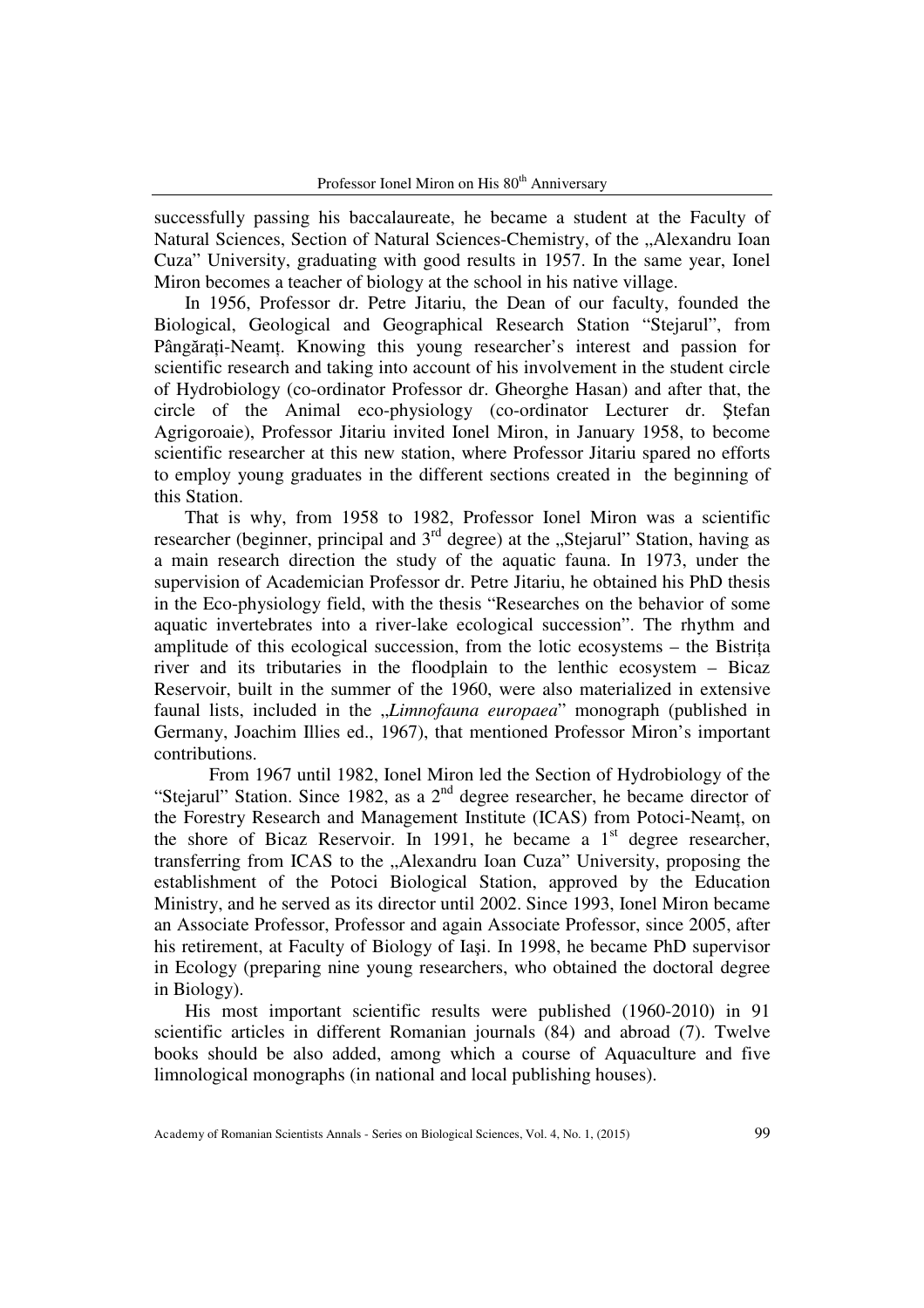It is worth pointing out that, in 1983, in collaboration with 12 limnologists from the "Stejarul" Station, the Romanian Academy Publishing House issued the limnological monograph "Izvoru Muntelui-Bicaz Reservoir", with I. Miron as editor. Another monograph, "Bioindicators of running waters quality" (2008, authors Anca Neagu and Ionel Miron), received the "Grigore Antipa" Romanian Academy's Award and "Emil Pop" Award of the Academy of Romanian Scientists. In 2014, Ionel Miron published in collaboration with Liviu Miron the book "Underwater expeditions", receiving the "Emil Pop" Award of the Academy of Romanian Scientists.

To elucidate many of the fine physiological mechanisms of aquatic organisms and to determine *in situ* hydrobiont behavior in a river-lake ecological succession, Professor Ionel Miron applied, with high accuracy, an experimental model, following the method of direct underwater observations, using a submersible laboratory and scuba diving techniques. The sustained efforts of a research team, which included Prof. Miron, have led to the first Romanian bathyscaphe for research and underwater works, called and patented as L.S. 1, with the support and guidance of the Professor dr. Petre Jitariu.

Based on the limnological theoretical results, presented in Prof. Miron PhD thesis, an application concerning the ecological fundaments of aquaculture on the mountainous reservoirs was designed. In 1984, it was approved, by the Forest Ministry, and implemented on the Bicaz Reservoir, the biotechnology "Trout breeding in floating cages on the mountainous reservoirs" (authors Ionel Miron, Costică Misăilă and Rodica Misăilă).

Over these 57 years as researcher, professor and PhD supervisor career, Mr. Ionel Miron attended different specializations in limnological research (Ghent-Belgium, 1971; Zürich-Switzerland, 1974), and obtained a scholarship in the Laboratory of Hydrobiology from Ghent University. He participated as invited speaker in various international meetings (Abisko-Sweden, Gdynia-Poland, Tihany-Balaton-Hungary, Lindbergmühle and München-Germany), and took part in scientific expeditions. He was in one expedition in Morocco, in 1971, another in Anatolia, in 1973, and the three expeditions, with a team of foreign specialists, into the "Limnology of Sahara" Programme (Director Professor Henri Dumont, Ghent University), in different areas of this desert (Morocco, Algeria, Mauritania, Senegal, Mali, Niger, Tunis), in 1975, 1976 and 1977. In collaboration with Professor dr. Peter Zwick, from the Limnologische Fluss-Station Schlitz (Germany), Mr. Miron discovered and published a new stonefly genus, *Afroperlodes atlas* Miron&Zwick, 1972. During these activities, he specialized in hydrobiology, underwater research, biogeographical zonation, acquiring new techniques and modern specific methods, studying different ecosystem types, collecting a rich fauna material, establishing scientific contacts in aquatic ecology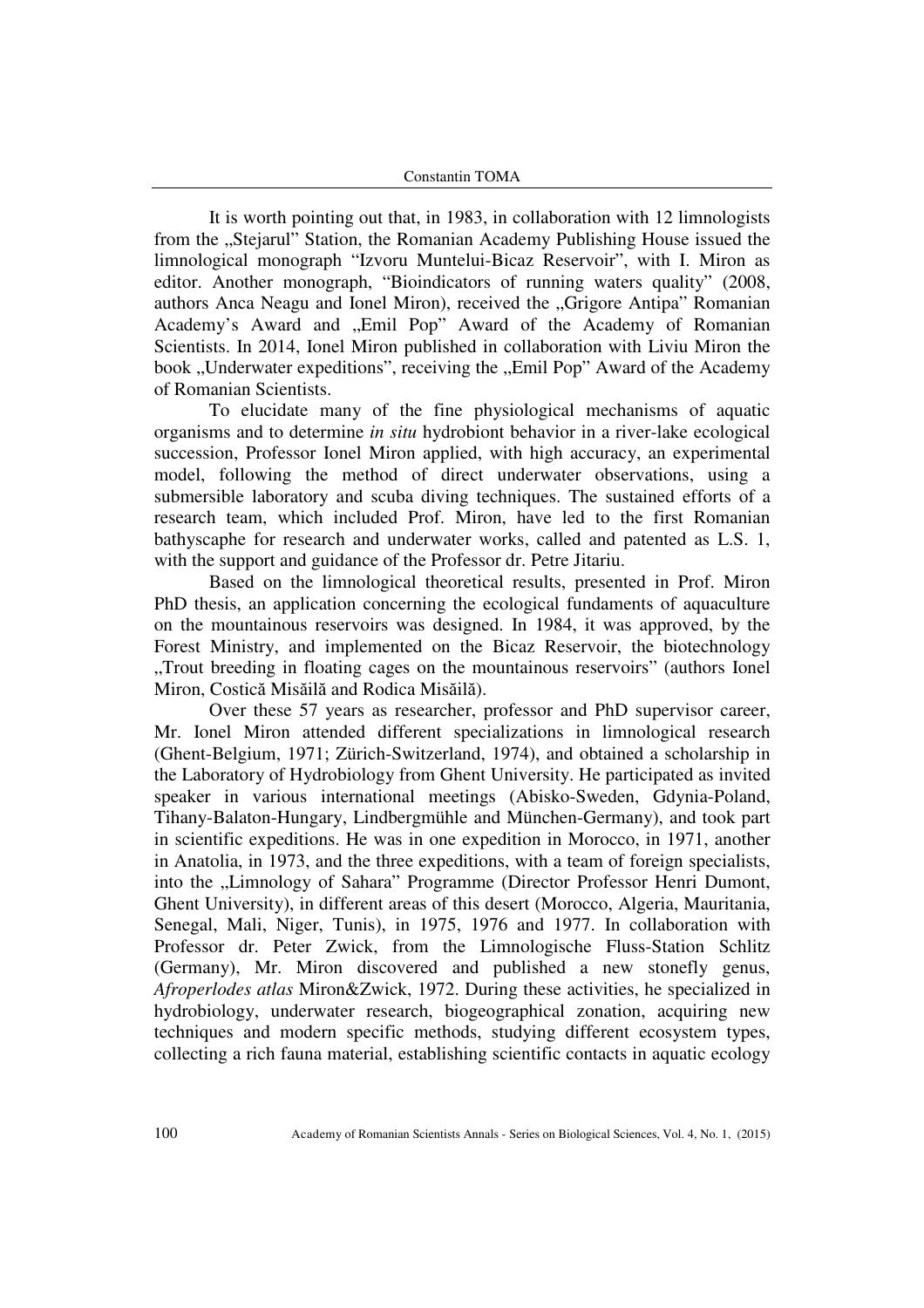and aquaculture domains, organizing research programmes, gathering an important scientific literature and a great experience.

His extensive experience was acknowledged both at national and international level. In 1995, Professor Ionel Miron was invited and accepted to give a course on Aquatic ecosystems, at Paris VII "Denis Diderot" University – France, for a full academic year. In 1992, he also guided, during two months, the Romanian and French students while undertaking field work in France. Professor Miron also was a co-director of the International campus for the environment, along with Professor dr. Michel Petitjean, under the auspices of "Alexandru Ioan Cuza" and Paris VII Universities (1991-1996). From 2006 to 2010, Professors Karl-Otto Rothhaupt and Ionel Miron were co-directors of the International Limno-ecological Summer school (organized by "Alexandru Ioan Cuza" Iași and Konstanz Universities).

Professor Miron represented "Alexandru Ioan Cuza" University in the European Project "Ecological management of catchments in Europe" – ECOCATCH, Director Professor Dr. Anna-Kristina Brunberg, from Uppsala University-Sweden (2005-2011). He was invited by other European universities (UCO Angers-France, Vrije Universiteit Amsterdam-Netherlands, Porto-Portugal, Sussex-UK). He also participated with scientific presentations in different international congresses, symposia and other events in Hungary, Sweden, Germany, Spain, Poland and Republic of Moldova, but also organized himself scientific events in Romania (Iași and Piatra Neamț), dealing with reservoirs biology, the biological basis of aquaculture and human impact on the environment.

He has been a member of the International Society of Limnology (SIL) since 1970 and he is a member of the Scientific Committee of the Academy of Sciences - Institute of Zoology, led by Professor dr. habil. Acad. Ion Toderaş.

With his scientific papers and books and numerous participation in national and international scientific events, Professor Ionel Miron contributed tremendously to the development of the Romanian Biology, especially of the Hydrobiology and Aquaculture. In his activity of over than 55 years at "Alexandru Ioan Cuza" University of Iași (as a Researcher and Professor), Ionel Miron displayed a high professional competence, passion and a great capacity for work, as well as a scientific probity and ethics, in a general biological culture context.

He enjoys the prestige and is appreciated within the specialist communities in Romania and abroad, due to his entire written work, problems solved, due to the numerous and important research grants and projects in which he was involved as a member or a director from 1971 to 2013, and also due to his 12 inventions, some of them awarded with gold in important international meetings.